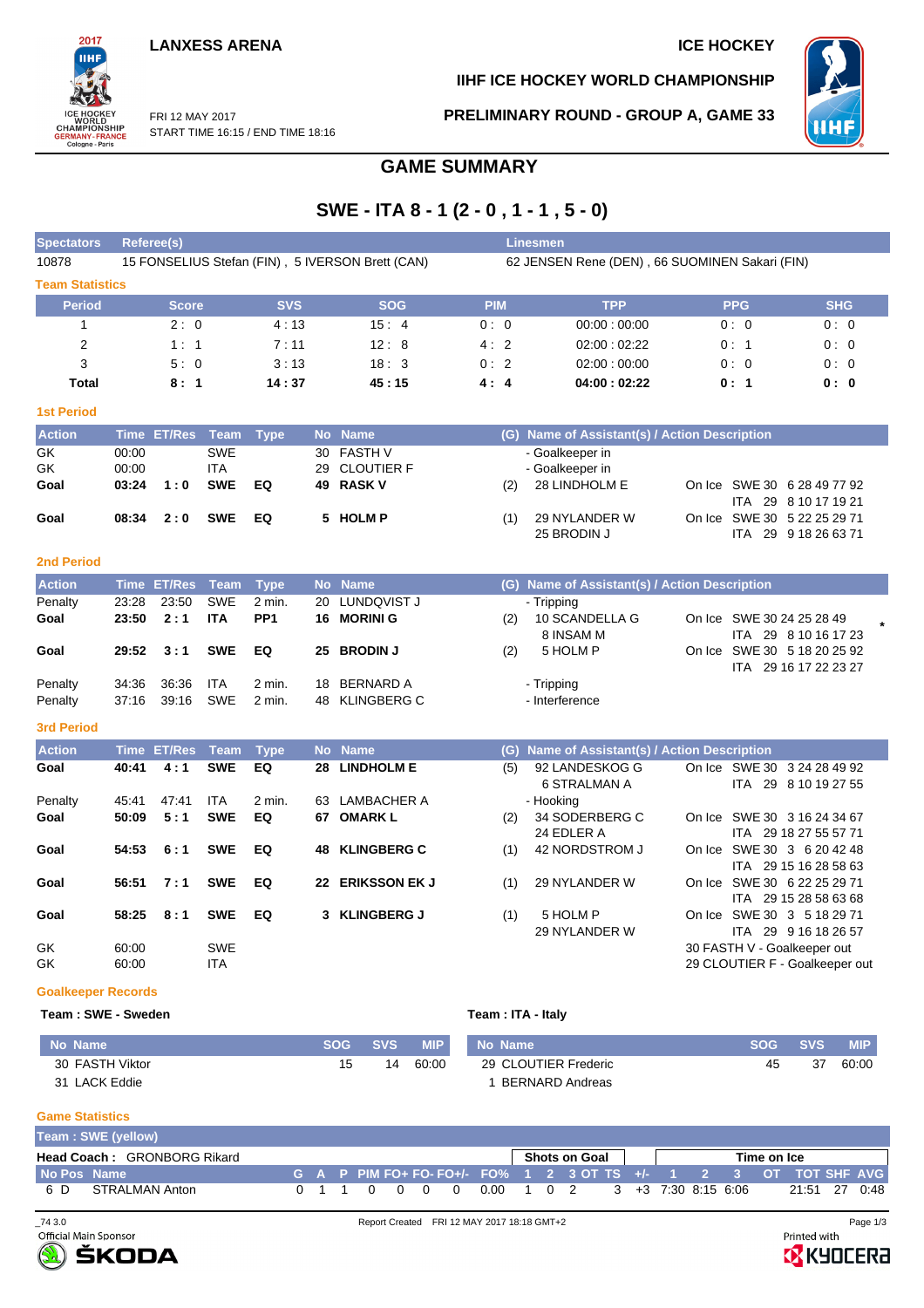### **LANXESS ARENA ICE HOCKEY**

FRI 12 MAY 2017



## **IIHF ICE HOCKEY WORLD CHAMPIONSHIP**

**PRELIMINARY ROUND - GROUP A, GAME 33**



START TIME 16:15 / END TIME 18:16

|                  | <b>Head Coach: GRONBORG Rikard</b> |          |             |                |          |          |    |                     |          |          |                | <b>Shots on Goal</b> |          |       | Time on Ice         |                |                |           |            |            |            |
|------------------|------------------------------------|----------|-------------|----------------|----------|----------|----|---------------------|----------|----------|----------------|----------------------|----------|-------|---------------------|----------------|----------------|-----------|------------|------------|------------|
| No Pos Name      |                                    | G        | A           | P.             |          |          |    | $PIM FO+ FO- FO+/-$ | FO%      |          | $\overline{2}$ |                      | 3 OT TS  | $+/-$ |                     | 2              | 3              | <b>OT</b> | <b>TOT</b> | <b>SHF</b> | <b>AVG</b> |
| 28 F             | <b>LINDHOLM Elias</b>              |          | 1           | $\overline{2}$ | $\Omega$ | 5        |    | 4                   | 83.33    | 0        |                | 2                    | 3        | $+2$  | 5:05                |                | 6:06 6:27      |           | 17:38      | 22         | 0:48       |
| 49 F             | RASK Victor (BP)                   |          | $\Omega$    |                | 0        | 5        | 5  | 0                   | 50.00    | 2        | $\Omega$       |                      | 3        | $+2$  |                     | 4:41 7:03 6:44 |                |           | 18:28      | 24         | 0:46       |
| 77 D             | HEDMAN Victor +A                   | 0        | $\Omega$    | 0              | 0        | 0        | 0  | 0                   | 0.00     | 0        | 0              | 2                    | 2        | $+1$  |                     | 7:40 7:40 4:50 |                |           | 20:10      | 22         | 0:55       |
| 92 F             | LANDESKOG Gabriel +A               | 0        |             |                | 0        | $\Omega$ | 0  | 0                   | 0.00     | 0        | 0              | 0                    | 0        | $+3$  |                     | 5:05 5:36 6:31 |                |           | 17:12      | 20         | 0:51       |
| 3 D              | <b>KLINGBERG John</b>              |          | 0           |                | 0        | 0        | 0  | 0                   | 0.00     | 0        |                | 3                    | 4        |       | +4 7:33 6:42 7:12   |                |                |           | 21:27      | 22         | 0:58       |
| 16 F             | <b>KRUGER Marcus</b>               | 0        | $\Omega$    | $\Omega$       | $\Omega$ | 5        | 3  | 2                   | 62.50    | 0        |                | 0                    |          | $+1$  |                     | 3:44 4:16 4:11 |                |           | 12:11      | 18         | 0:40       |
| 24 D             | <b>EDLER Alexander</b>             | 0        |             |                | $\Omega$ | $\Omega$ | 0  | $\Omega$            | 0.00     | 0        |                |                      |          | $+2$  |                     | 6.43 8.08 6.48 |                |           | 21:39      | 23         | 0:56       |
| 34 F             | SODERBERG Carl                     | 0        | 1           |                | 0        | 0        | 0  | $\Omega$            | 0.00     | 2        | 2              |                      | 5        | $+1$  |                     | 3:54 5:21 5:42 |                |           | 14:57      | 18         | 0:49       |
| 67 F             | <b>OMARK Linus</b>                 |          | 0           |                | $\Omega$ | $\Omega$ | 0  | 0                   | 0.00     | $\Omega$ |                |                      | 2        | $+1$  |                     |                | 3:26 5:08 5:35 |           | 14:09      | 19         | 0:44       |
| 5 D              | <b>HOLM Philip</b>                 |          | 2           | 3              | 0        | 0        | 0  | 0                   | 0.00     | 3        |                | 0                    | 4        | $+3$  |                     | 5:09 4:04 7:43 |                |           | 16:56      | 20         | 0:50       |
| 22 F             | <b>ERIKSSON EK Joel</b>            |          | 0           | 1              | 0        | 0        | 0  | 0                   | 0.00     | 3        | 0              |                      | 4        | $+2$  |                     | 6:22 3:40 3:08 |                |           | 13:10      | 18         | 0:43       |
| 25 D             | <b>BRODIN Jonas</b>                |          |             | 2              | 0        | 0        | 0  | 0                   | 0.00     | 1        |                |                      | 3        | $+3$  |                     | 5:22 5:07 7:20 |                |           | 17:49      | 22         | 0:48       |
| 29 F             | <b>NYLANDER William</b>            | $\Omega$ | 3           | 3              | 0        | 3        |    | 2                   | 75.00    | 0        | 2              |                      | 3        | $+3$  |                     | 6:41 5:20 6:17 |                |           | 18:18      | 20         | 0:54       |
| 71 F             | <b>KARLSSON William</b>            | 0        | $\mathbf 0$ | $\Omega$       | 0        | 9        | 4  | 5                   | 69.23    | 0        |                | $\Omega$             |          |       | +3 6:20 4:59 4:54   |                |                |           | 16:13      | 21         | 0:46       |
| 18 F             | <b>EVERBERG Dennis</b>             | 0        | 0           | $\Omega$       | 0        | 0        | 0  | 0                   | 0.00     |          | $\Omega$       | 1                    | 2        |       | $+2$ 2:44 2:31 3:05 |                |                |           | 8:20       | 13         | 0:38       |
| 20 F             | LUNDQVIST Joel +C                  | 0        | 0           | $\mathbf 0$    | 2        | 4        |    | 3                   | 80.00    | 1        | 0              | 0                    |          | $+2$  |                     | 5:01 4:01 2:51 |                |           | 11:53      | 16         | 0:44       |
| 42 F             | NORDSTROM Joakim                   | 0        |             |                | 0        | 0        | 0  | $\Omega$            | 0.00     | 0        | 0              | $\Omega$             | 0        | $+1$  |                     | 3:50 2:52 3:02 |                |           | 9.44       | 14         | 0:41       |
| 48 F             | <b>KLINGBERG Carl</b>              |          | 0           |                | 2        | $\Omega$ | 0  | 0                   | 0.00     |          | 0              |                      |          | $+1$  |                     | 4:28 1:27 1:27 |                |           | 7:22       | 11         | 0:40       |
| 30 GK            | <b>FASTH Viktor</b>                | 0        | $\Omega$    | $\Omega$       | $\Omega$ |          |    |                     |          | 0        | 0              | 0                    | $\Omega$ |       |                     |                |                |           |            |            |            |
| 31 GK            | <b>LACK Eddie</b>                  | $\Omega$ | $\mathbf 0$ | 0              | 0        |          |    |                     |          | 0        | $\Omega$       | $\Omega$             | 0        |       |                     |                |                |           |            |            |            |
| Total            |                                    | 8        | 12 20       |                | 4        | 31       | 15 |                     | 16 67.39 | 15       | 12 18          |                      | 45       |       |                     |                |                |           |            |            |            |
| Team: ITA (blue) |                                    |          |             |                |          |          |    |                     |          |          |                |                      |          |       |                     |                |                |           |            |            |            |

|               | Head Coach: MAIR Stephan  |    |          |          |                |                |          |                   |       |   |                | <b>Shots on Goal</b> |         |       | Time on Ice    |                |      |           |                |    |            |
|---------------|---------------------------|----|----------|----------|----------------|----------------|----------|-------------------|-------|---|----------------|----------------------|---------|-------|----------------|----------------|------|-----------|----------------|----|------------|
| <b>No Pos</b> | <b>Name</b>               | G. | A        | P.       |                |                |          | PIM FO+ FO- FO+/- | FO%   |   | $\overline{2}$ |                      | 3 OT TS | $+/-$ |                | $\overline{2}$ | 3    | <b>OT</b> | <b>TOT SHF</b> |    | <b>AVG</b> |
| 10 F          | <b>SCANDELLA Giulio</b>   | 0  | 1        |          | 0              | 0              | 0        | 0                 | 0.00  | 0 | 0              | 1                    |         | $-2$  | 4:07           | 5:38 5:42      |      |           | 15:27          | 23 | 0:40       |
| 19 F          | ANDERGASSEN Raphael       | 0  | 0        | 0        | 0              | 4              | 9        | -5                | 30.77 | 0 | 1              |                      | 2       | $-2$  |                | 3:54 5:44 6:12 |      |           | 15:50          | 24 | 0:39       |
| 21 F          | <b>FRIGO Luca</b>         | 0  | 0        | $\Omega$ | 0              | 0              | 0        | $\Omega$          | 0.00  | 1 | 0              | 0                    |         | -1    |                | 3:26 0:24 0:00 |      |           | 3:50           |    | 0:32       |
| 27 D          | LARKIN Thomas (BP)        | 0  | 0        | 0        | 0              | 0              | 0        | $\Omega$          | 0.00  | 1 | 1              | 0                    | 2       | $-3$  | 5:57 7:41 5:24 |                |      |           | 19:02          | 23 | 0:49       |
| 55 D          | <b>ZANATTA Luca</b>       | 0  | 0        | 0        | 0              | 0              | 0        | $\Omega$          | 0.00  | 0 | 0              | $\Omega$             | 0       | $-2$  | 6:06 7:57 6:11 |                |      |           | 20:14          | 29 | 0:41       |
| 9 D           | <b>HOFER Armin</b>        | 0  | 0        | 0        | 0              | 0              | 0        | 0                 | 0.00  | 0 | 0              | 0                    | 0       | $-2$  | 5:04 7:15 6:44 |                |      |           | 19:03          | 26 | 0:43       |
| 16 F          | <b>MORINI Giovanni</b>    |    | 0        | 1        | 0              | 0              | 0        | $\Omega$          | 0.00  | 0 | 3              | 0                    | 3       | $-3$  | 5:03 4:57 6:01 |                |      |           | 16:01          | 28 | 0:34       |
| 22 F          | KOSTNER Diego +A          | 0  | 0        | 0        | 0              | 0              | 0        | 0                 | 0.00  | 0 | 0              | 0                    | 0       | -1    |                | 5:07 5:07      | 5:21 |           | 15:35          | 25 | 0:37       |
| 23 F          | <b>KOSTNER Simon</b>      | 0  | 0        | 0        | 0              | 6              | 9        | -3                | 40.00 | 1 | 0              | 0                    |         | $-1$  |                | 4:25 4:54 4:48 |      |           | 14:07          | 23 | 0:36       |
| 26 D          | HELFER Armin +A           | 0  | 0        | 0        | 0              | 0              | $\Omega$ | $\Omega$          | 0.00  | 0 | 0              |                      |         | $-2$  | 5:48 7:09 6:27 |                |      |           | 19:24          | 28 | 0:41       |
| 8 F           | <b>INSAM Marco</b>        | 0  | 1        | 1        | 0              | 0              | 0        | 0                 | 0.00  | 0 | 0              | 0                    | 0       | $-2$  |                | 4:09 5:40 5:36 |      |           | 15:25          | 22 | 0:42       |
| 17 D          | <b>EGGER Alexander</b>    | 0  | 0        | 0        | 0              | 0              | 0        | 0                 | 0.00  | 0 | 1              | 0                    |         | $-2$  | 4:49 4:34 6:58 |                |      |           | 16:21          | 23 | 0:42       |
| 18 F          | BERNARD Anton +C          | 0  | 0        | 0        | $\overline{2}$ | 3              | 6        | $-3$              | 33.33 | 0 | 0              | 0                    | 0       | $-3$  |                | 5:28 5:35 4:36 |      |           | 15:39          | 22 | 0:42       |
| 63 F          | <b>LAMBACHER Alex</b>     | 0  | 0        | 0        | 2              | 0              | 0        | $\Omega$          | 0.00  | 0 | 0              | 0                    | 0       | $-3$  | 5:31 3:00 4:13 |                |      |           | 12:44          | 18 | 0:42       |
| 71 F          | <b>FRANK Daniel</b>       | 0  | 0        | 0        | 0              | 0              | 0        | 0                 | 0.00  | 0 | 0              | 0                    | 0       | $-2$  | 5:08 5:14 2:18 |                |      |           | 12:40          | 16 | 0:47       |
| 15 D          | <b>MIGLIORANZI Enrico</b> | 0  | 0        | 0        | 0              | 0              | 0        | 0                 | 0.00  | 0 | 0              | 0                    | 0       | $-2$  |                | 3:16 2:04 4:21 |      |           | 9:41           | 16 | 0:36       |
| 28 D          | <b>GLIRA Daniel</b>       | 0  | 0        | 0        | 0              | 0              | 0        | $\Omega$          | 0.00  | 0 | 0              | 0                    | 0       | $-2$  | 4:52 2:37 4:43 |                |      |           | 12:12          | 21 | 0:34       |
| 57 F          | <b>GANDER Markus</b>      | 0  | 0        | 0        | 0              | 0              | 0        | $\Omega$          | 0.00  | 0 | 0              | 0                    | 0       | $-2$  |                | 5:43 4:40      | 4:37 |           | 15:00          | 19 | 0:47       |
| 58 F          | <b>GOI Tommaso</b>        | 0  | 0        | 0        | 0              | $\overline{2}$ | 7        | -5                | 22.22 | 0 | 1              | 0                    |         | $-2$  | 6:14 4:43 3:54 |                |      |           | 14:51          | 18 | 0:49       |
| 68 F          | <b>MARCHETTI Michele</b>  | 0  | $\Omega$ | $\Omega$ | $\Omega$       | 0              | $\Omega$ | 0                 | 0.00  | 1 |                | $\Omega$             | 2       | -1    |                | 6:01 2:51 3:47 |      |           | 12:39          | 17 | 0:44       |
| 1 GK          | <b>BERNARD Andreas</b>    | 0  | 0        | 0        | 0              |                |          |                   |       | 0 | 0              | 0                    | 0       |       |                |                |      |           |                |    |            |
| 29 GK         | <b>CLOUTIER Frederic</b>  | 0  | 0        | 0        | 0              |                |          |                   |       | 0 | 0              | $\Omega$             | 0       |       |                |                |      |           |                |    |            |
| <b>Total</b>  |                           | 1  | 2        | 3        | 4              | 15             | 31       | -16               | 32.61 | 4 | 8              | 3                    | 15      |       |                |                |      |           |                |    |            |